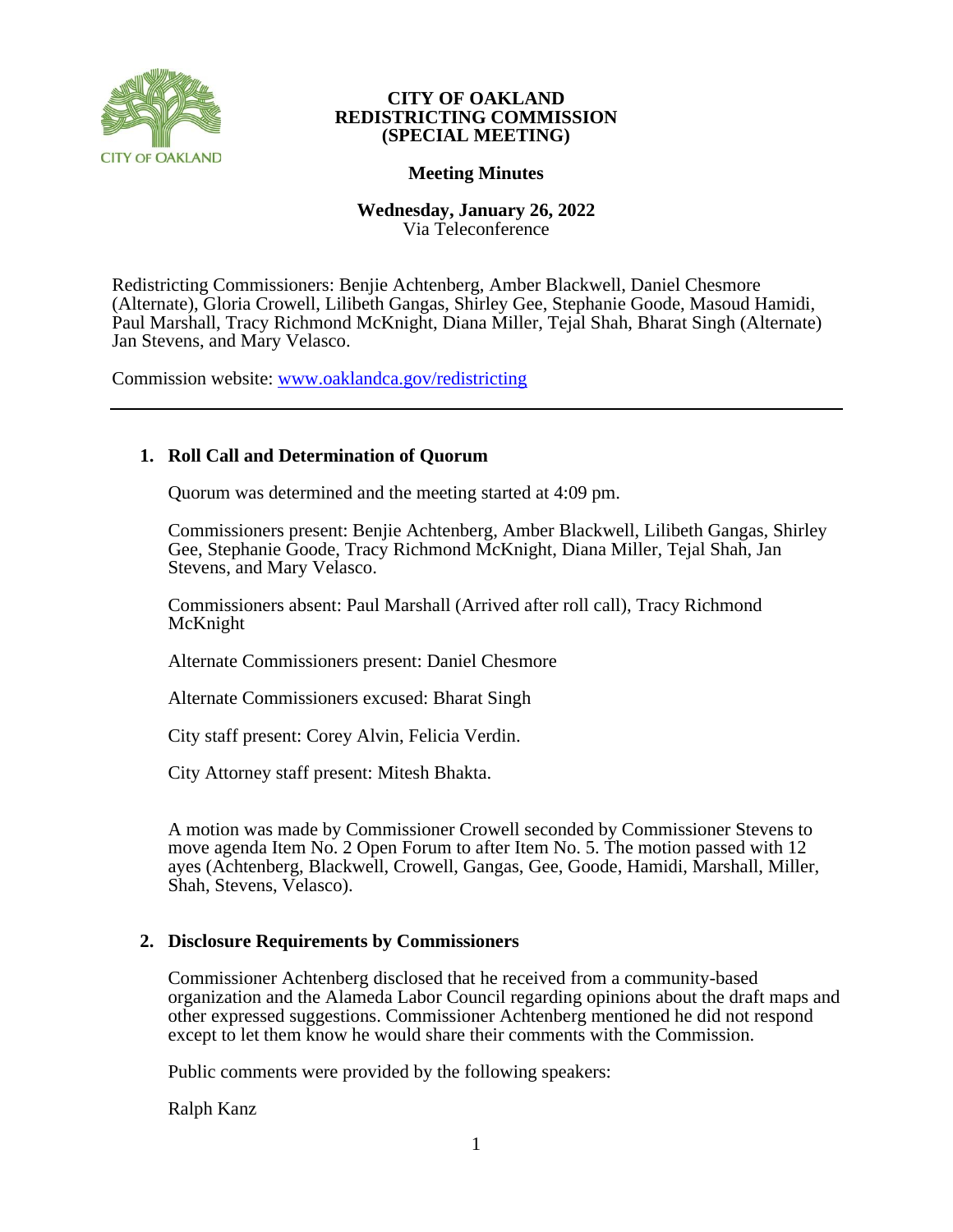### **Meeting Minutes (Continued)**

#### **Wednesday, January 26, 2022** Via Teleconference

Eden Silva David Peters Kate Iris Merriouns

### **3. Resolution to Continue Teleconferencing Meetings**

Public comments were provided by the following speakers

Iris Merriouns Roger Davies Carla Guerra

A motion was made by Commissioner Crowell and seconded by Commissioner Gee to continue teleconferencing Redistricting Commission meetings. The motion passed with 12 ayes (Achtenberg, Blackwell, Crowell, Gangas, Gee, Goode, Hamidi, Marshall, Miller, Shah, Stevens, Velasco).

# **4. Public Testimony and Commissioner Proposals Regarding Final Maps Draft F3**

Public comments were provided by the following speakers:

Carla Guerra Stuart Fleishman Liz Zuk Jose Resuleo Roger Davies Sheryl Walton Leeane Alameda Kate Margie Lewis Sylvia Eden Silva Penny Righthand Leanna Molina B Boyer Josie Camacho Matt Davies Allan Brill Peter Welch D6 Resident Kenneth Tang James Chiong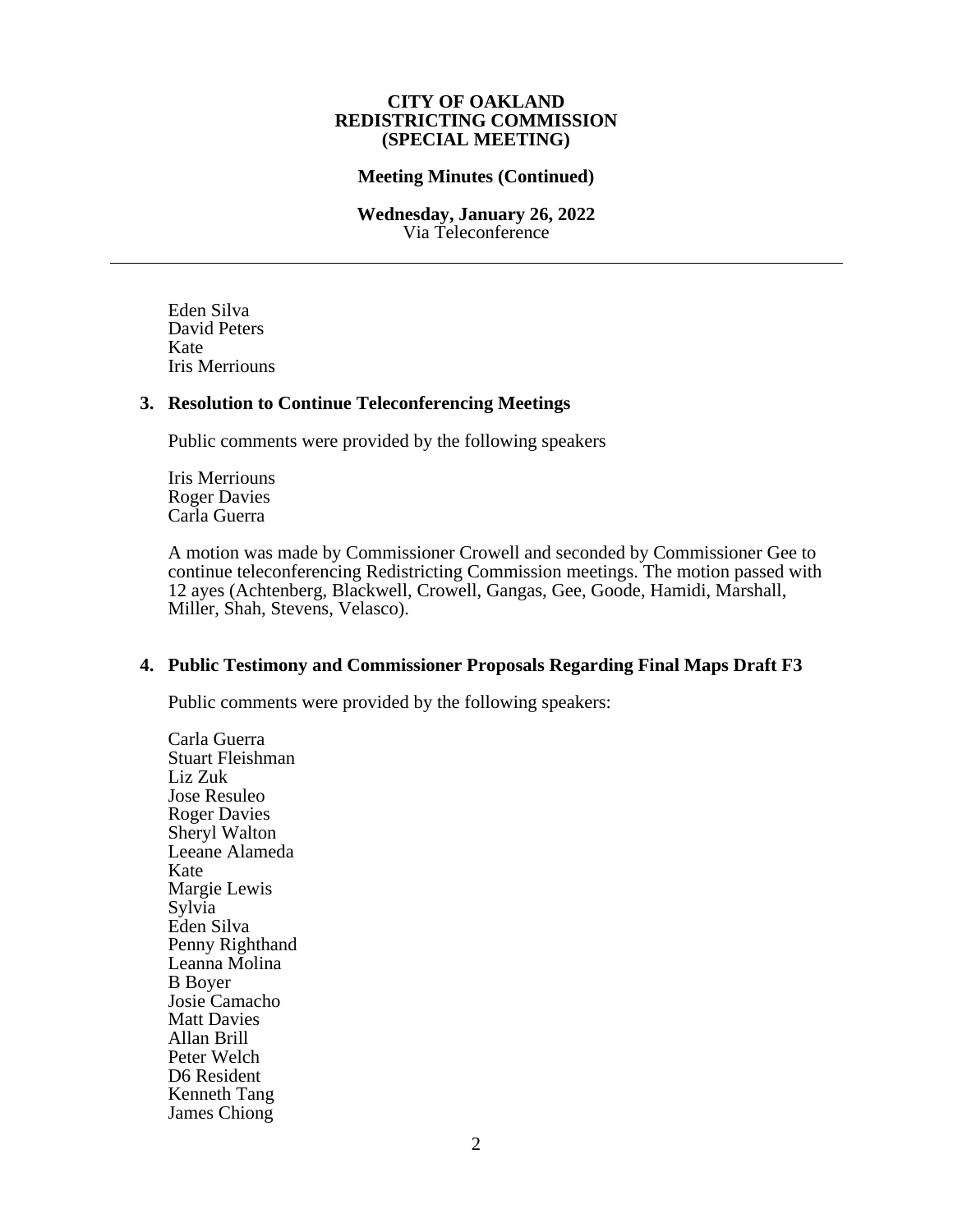### **Meeting Minutes (Continued)**

### **Wednesday, January 26, 2022** Via Teleconference

Graham Donavan Deleign Thompson Kate Valeriew Lisa Ray RJ Dyer Oscar Yassin Mary Vail Rickesha (Eastmount Neighborhood District) Art Clark Jean Quan Floyd Yuen Melody Davis Damian Scott

Commissioner McKnight entered the meeting after Item 4 began.

A motion was made by Commissioner Goode and seconded by Commissioner Miller to extend the meeting until 11:00 pm. The motion passed with 12 ayes (Achtenberg, Crowell, Gangas, Gee, Goode, Hamidi, Marshall, McKnight, Miller, Shah, Stevens, Velasco).

Commissioner McKnight exited the meeting during live mapping.

A motion was made by Commissioner Crowell and seconded by Commissioner Marshall to extend the meeting until midnight. The motion passed with 12 ayes (Achtenberg, Blackwell, Crowell, Gangas, Gee, Goode, Hamidi, Marshall, Miller, Shah, Stevens, Velasco).

Public comments were provided by the following speakers:

Janet Austin Tam Matt Hummel Elba Moralas Liz Zuk Jose Resuleo Paulette Johnson Roger Davies Keisha Henderson Cheryl Fabio Floyd Huen Oscar Yassin Evelyn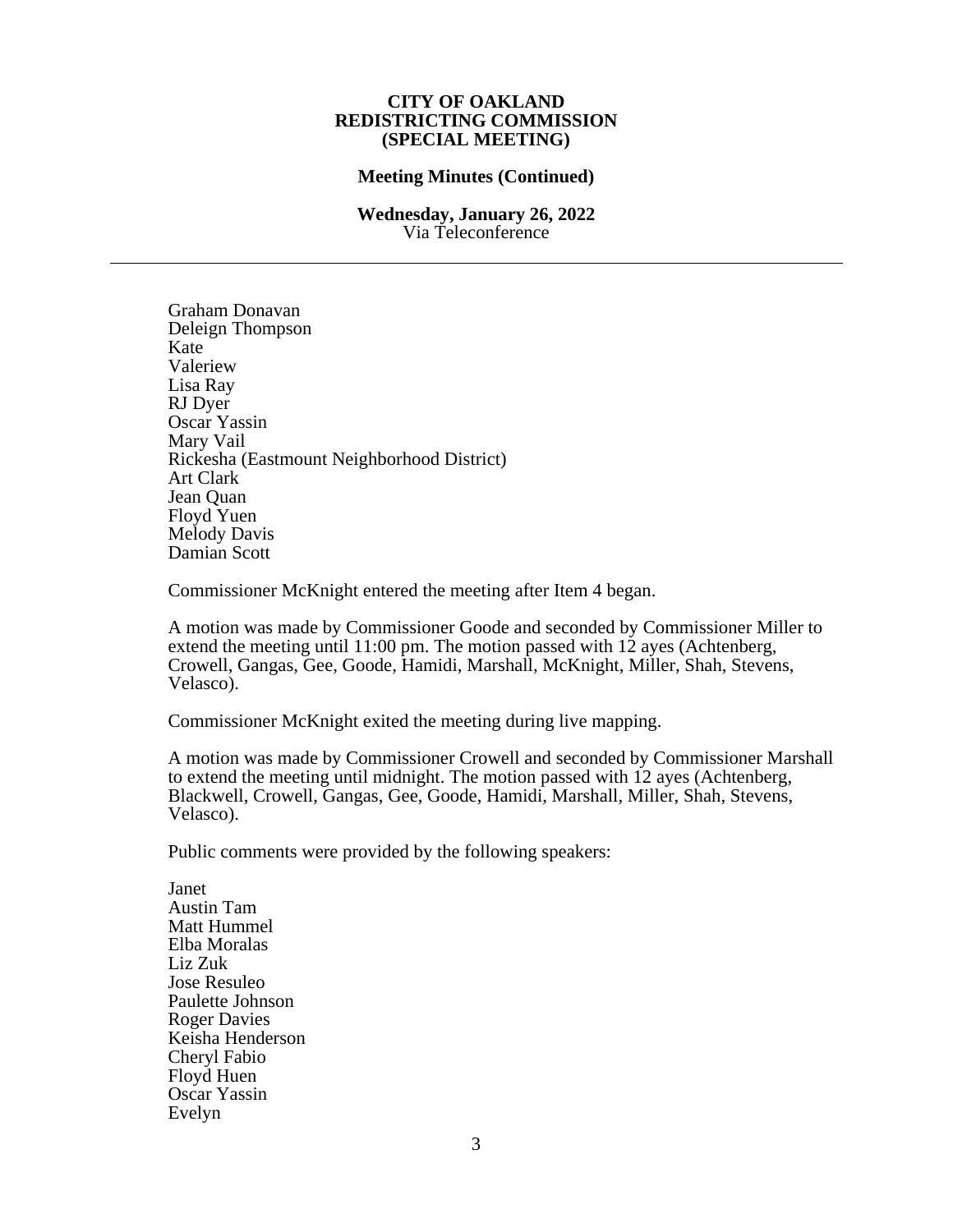#### **Meeting Minutes (Continued)**

#### **Wednesday, January 26, 2022** Via Teleconference

Alex RJ Dyer D6 Resident Bobbie Lopez Cloe Leduc Rockridge Community Planning Council Kate Iris Merriouns Harlo Pippenger Elizabeth Stage Mary Riesa Jaffe Lisa Z Joelle Crepsac B Boyer Tony Collins James Chiong Mrs. West Arianna Casonova Kate S **Otto** Clarissa Doutherd Jasmine Avina Sheryl Walton Gwen Knighton Doug Blackshear

A motion was made by Commissioner Crowell and seconded by Commissioner Gee to extend the meeting until 12:30 am. The motion passed with 12 ayes (Achtenberg, Blackwell, Crowell, Gangas, Gee, Goode, Hamidi, Marshall, Miller, Shah, Stevens, Velasco).

A motion was made by Commissioner Velasco and seconded by Commissioner Miller to extend the meeting until 1 am. The motion passed with 12 ayes (Achtenberg, Blackwell, Crowell, Gangas, Gee, Goode, Hamidi, Marshall, Miller, Shah, Stevens, Velasco).

A motion was made by Commissioner Gee and seconded by Commissioner Shah to extend the meeting until 1:30 am. The motion passed with 12 ayes (Achtenberg, Blackwell, Crowell, Gangas, Gee, Goode, Hamidi, Marshall, Miller, Shah, Stevens, Velasco).

A motion was made by Commissioner Gee and seconded by Commissioner Shah to approve the changes to Draft Map F4 creating Draft Map F5 that is currently presented and that will include the Coliseum in District 6 and not District 7. The motion passed